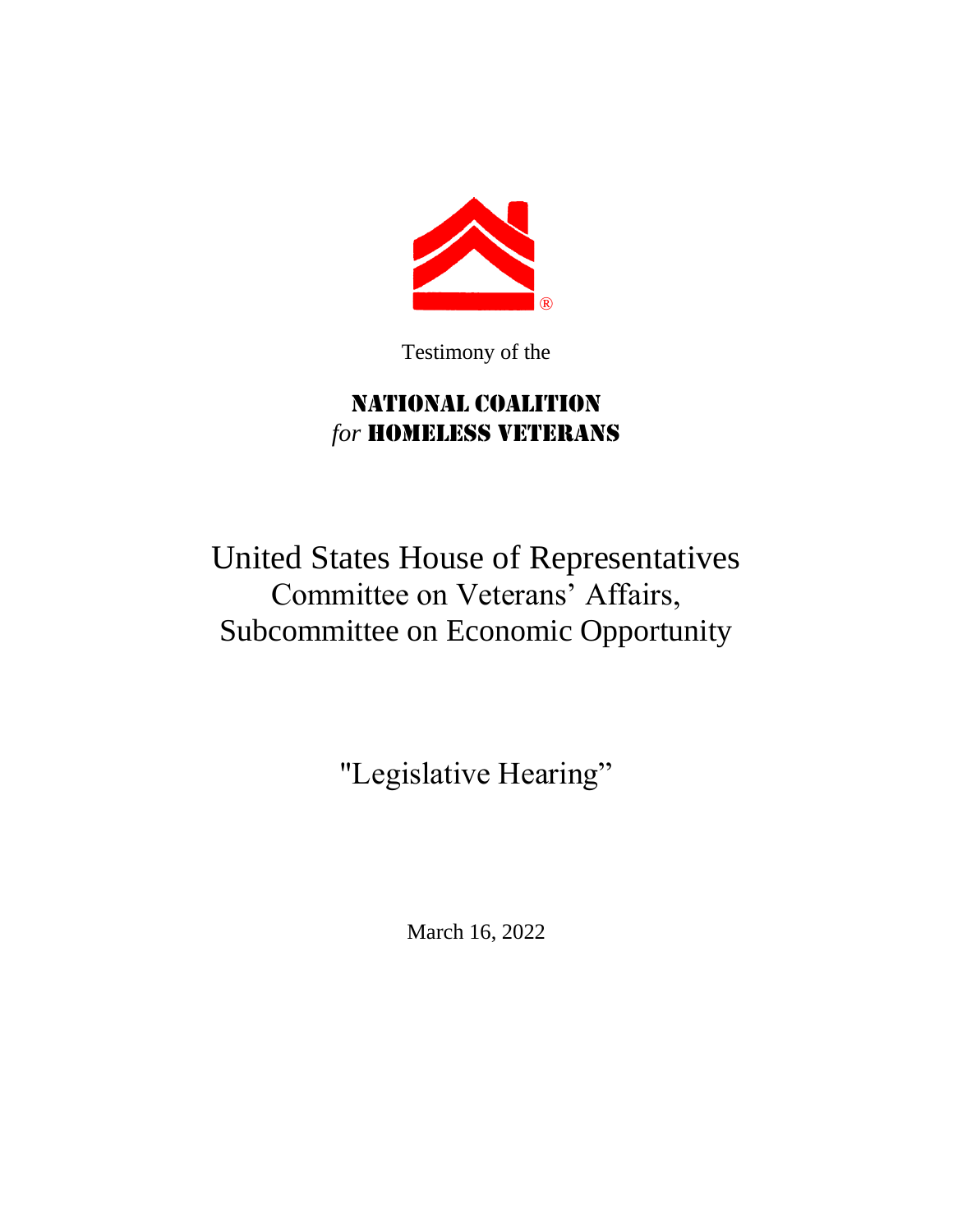Chairman Levin, Ranking Member Bost, and distinguished Members of the Committee on Veterans' Affairs, Subcommittee on Economic Opportunity:

NCHV thanks you for the opportunity to offer views on the following pieces of legislation on today's agenda.

1. Homeless Funds - Rep. Cherfilus-McCormick

The proposed language codifies the Section 4201 authorities from Public Law 116-315, Johnny Isakson and David P. Roe, M.D. Veterans Health Care and Benefits Improvement Act of 2020.

NCHV Supports. We know per reports from the field that this flexibility on behalf of safety, communications and transportation have had an overall beneficial impact and the Department of Veterans Affairs has also requested these be maintained.

NCHV also sees areas where this measure could be improved. Inclusion of items such as laptops in the communications section as well as gift cards specific to food restaurants and groceries.

2. HUDVASH Eligibility - Rep. Tom O'Halleran

This proposal opens HUD-VASH to individuals who may not fall under the priority population of veterans experiencing "chronically homeless." The bill extends current waiver flexibilities more permanently.

NCHV supports the overall intent of the language due to concerns about HUD-VASH utilization and the necessity of expanding access to this program to a broader group of housing unstable veterans. However, many NCHV Members who operate permanent supportive housing have long raised concerns about inadequate case management of veterans onsite. Further, our Members have raised the lack of a standard graduation protocol creating challenges both for veterans onsite and for landlords dealing with veterans decompensating, affecting other veterans onsite, and damaging their housing units.

As such, NCHV is unable to support this bill as currently drafted. We look forward to working with the Committee on the inclusion of language that would create standard processes for VA to determine whether a veteran needs case management, when to graduate a veteran from case management, and a process by which its application is standardized nationwide. In addition, we request the inclusion of language that requires the prioritization of veterans experiencing chronic homelessness for this intervention, to ensure that those who need it the most have access to vouchers before others who are more likely to self-resolve their housing issues.